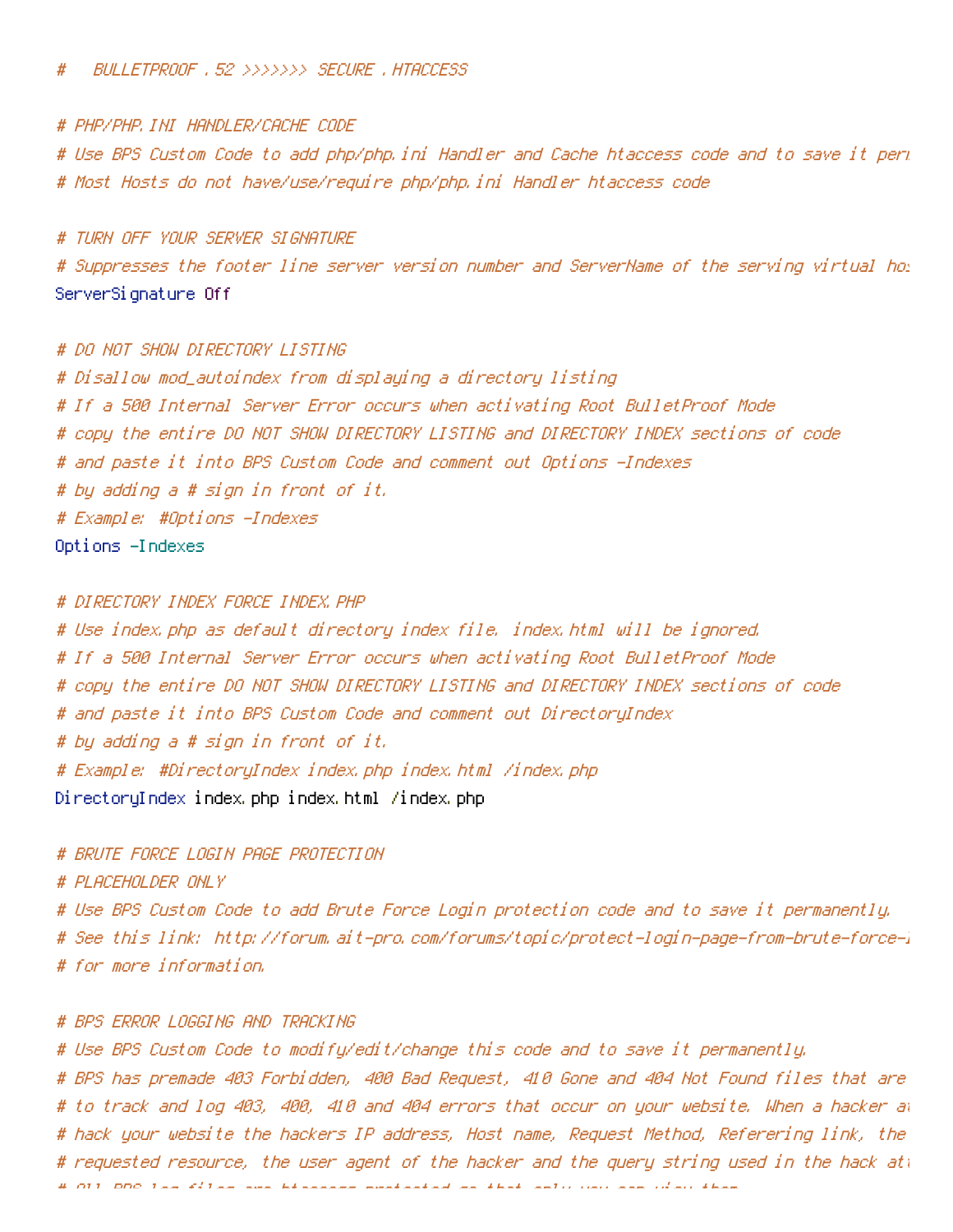# All BPS log files are htaccess protected so that only you can view them.

# The 400.php, 403.php, 404.php and 410.php files are located in /wp-content/plugins/bulletp # The 400, 410 and 403 Error logging files are already set up and will automatically start l # after you install BPS and have activated BulletProof Mode for your Root folder.

# If you would like to log 404 errors you will need to copy the logging code in the BPS 404. # to your Theme's 404.php template file. Simple instructions are included in the BPS 404.php # You can open the BPS 404.php file using the WP Plugins Editor.

# NOTE: By default WordPress automatically looks in your Theme's folder for a 404.php Theme

ErrorDocument 400 /wp-content/plugins/bulletproof-security/400.php ErrorDocument 401 default ErrorDocument 403 /wp-content/plugins/bulletproof-security/403.php ErrorDocument 404 /404.php ErrorDocument 410 /wp-content/plugins/bulletproof-security/410.php

# DENY ACCESS TO PROTECTED SERVER FILES AND FOLDERS # Use BPS Custom Code to modify/edit/change this code and to save it permanently. # Files and folders starting with <sup>a</sup> dot: .htaccess, .htpasswd, .errordocs, .logs RedirectMatch 403 \.(htaccessIhtpasswdIerrordocsIlogs)\$

# WP-ADMIN/INCLUDES # Use BPS Custom Code to remove this code permanently. RewriteEngine On RewriteBase / RewriteRule ^wp-admin/includes/ -  $[F]$ RewriteRule ! ^wp-includes/ - [S=3] RewriteRule ^wp-includes/[^/]+\.php\$ - [F] RewriteRule ^wp-includes/js/tinymce/langs/.+\.php - [F] RewriteRule ^wp-includes/theme-compat/ - [F]

# WP REWRITE LOOP START RewriteEngine On RewriteBase / RewriteRule ^index\.php\$ - [L]

# REQUEST METHODS FILTERED # If you want to allow HEAD Requests use BPS Custom Code and # remove/delete HEAD| from the Request Method filter. # Example: RewriteCond %{REQUEST\_METHOD} ^(TRACE|DELETE|TRACK|DEBUG) [NC] # The TRACE, DELETE, TRACK and DEBUG Request methods should never be removed. RewriteCond %{REQUEST\_METHOD} ^(HEAD|TRACE|DELETE|TRACK|DEBUG) [NC] RewriteRule Avenue in Fig.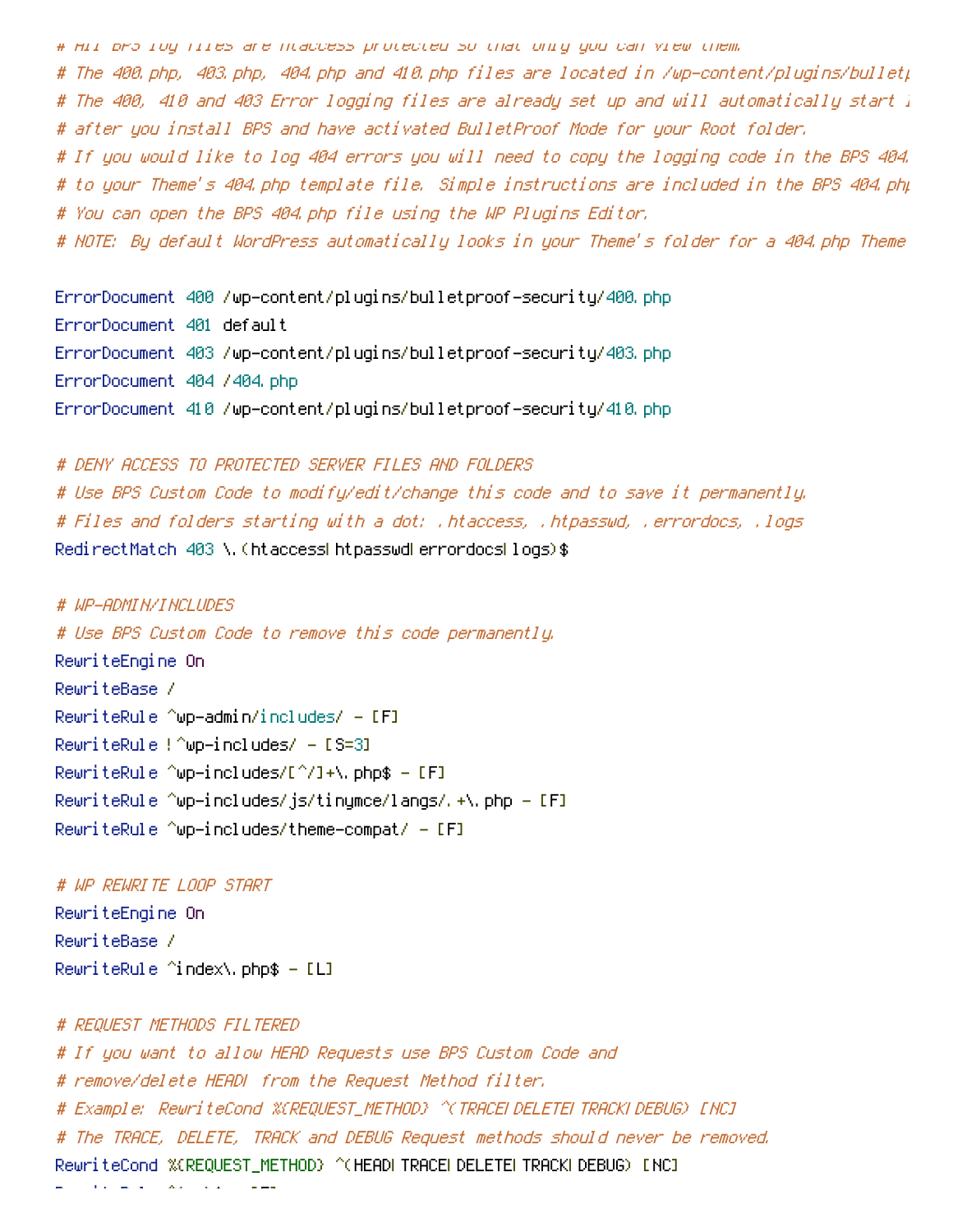# PLUGINS/THEMES AND VARIOUS EXPLOIT FILTER SKIP RULES # To add plugin/theme skip/bypass rules use BPS Custom Code. # The [S] flag is used to skip following rules. Skip rule [S=12] will skip 12 following Rewr # The skip rules MUST be in descending consecutive number order: 12, 11, 10, 9... # If you delete <sup>a</sup> skip rule, change the other skip rule numbers accordingly. # Examples: If RewriteRule [S=5] is deleted than change [S=6] to [S=5], [S=7] to [S=6], etc. # If you add <sup>a</sup> new skip rule above skip rule 12 it will be skip rule 13: [S=13] # Adminer MySQL management tool data populate RewriteCond %{REQUEST\_URI} ^/wp-content/plugins/adminer/ [NC] RewriteRule . - [S=12] # Comment Spam Pack MU Plugin - CAPTCHA images not displaying RewriteCond %{REQUEST\_URI} ^/wp-content/mu-plugins/custom-anti-spam/ [NC] RewriteRule . - [S=11] # Peters Custom Anti-Spam display CAPTCHA Image RewriteCond %{REQUEST\_URI} ^/wp-content/plugins/peters-custom-anti-spam-image/ [NC] RewriteRule . - [S=10] # Status Updater plugin fb connect RewriteCond %{REQUEST\_URI} ^/wp-content/plugins/fb-status-updater/ [NC] RewriteRule . - [S=9] # Stream Video Player - Adding FLV Videos Blocked RewriteCond %{REQUEST\_URI} ^/wp-content/plugins/stream-video-player/ [NC] RewriteRule . - [S=8] # XCloner 404 or 403 error when updating settings RewriteCond %{REQUEST\_URI} ^/wp-content/plugins/xcloner-backup-and-restore/ [NC] RewriteRule . - [S=7] # BuddyPress Logout Redirect RewriteCond %{QUERY\_STRING} action=logout&redirect\_to=http%3A%2F%2F(.\*) [NC]  $RewriteRule = - [S=6]$ # redirect\_to= RewriteCond %{QUERY\_STRING} redirect\_to=(.\*) [NC] RewriteRule . - [S=5] # Login Plugins Password Reset And Redirect 1 RewriteCond %{QUERY\_STRING} action=resetpass&key=(.\*) [NC]  $RewriteRule = - [S=4]$ # Login Plugins Password Reset And Redirect 2 RewriteCond %{QUERY\_STRING} action=rp&key=(.\*) [NC] RewriteRule . - [S=3]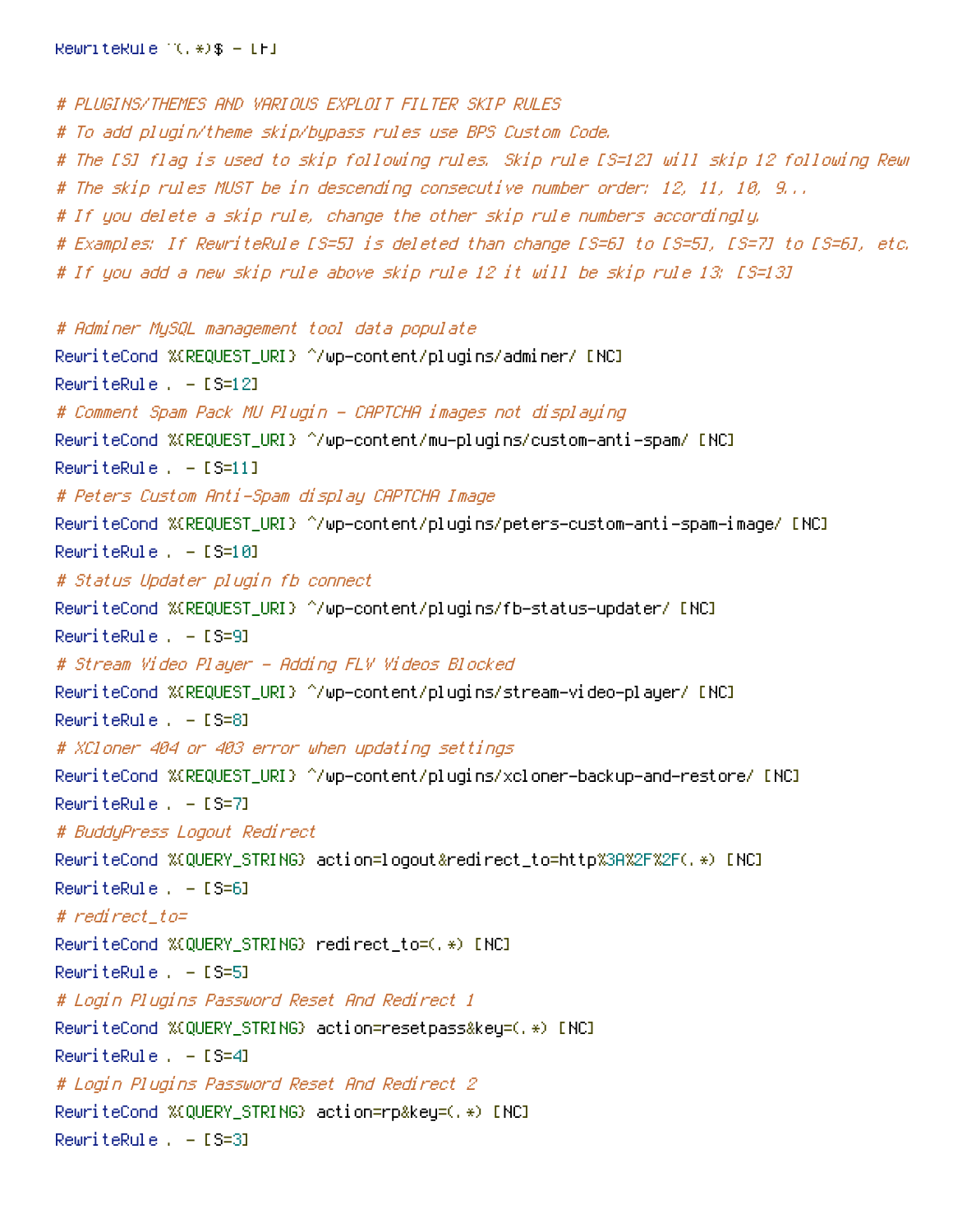```
# TIMTHUMB FORBID RFI and MISC FILE SKIP/BYPASS RULE
# Use BPS Custom Code to modify/edit/change this code and to save it permanently.
# Remote File Inclusion (RFI) security rules
# Note: Only whitelist your additional domains or files if needed - do not whitelist hacker domains or files
RewriteCond %{QUERY_STRING} ^.*(http|https|ftp)(%3A|:)(%2F|/)(%2F|/)(w){0,3}.?
(blogger|picasa|blogspot|tsunami|petapolitik|photobucket|imgur|imageshack|wordpress\.com|im(
thegame).*$ [NC,OR]
RewriteCond %(THE_REQUEST) ^.*(http|https|ftp)(%3A|:)(%2F|/)(%2F|/)(w){0,3}.?
(blogger|picasa|blogspot|tsunami|petapolitik|photobucket|imgur|imageshack|wordpress\.com|im(
thegame).*$ [NC]
RewriteRule .* index.php [F]
#
# Example: Whitelist additional misc files: (example\.php|another-file\.php|phpthumb\.php|thumb\.php|thumbs\.php)
RewriteCond %{REQUEST_URI} (timthumb\.php|phpthumb\.php|thumb\.php|thumbs\.php) [NC]
# Example: Whitelist additional website domains: RewriteCond %{HTTP_REFERER} ^.*(YourWebsite
RewriteCond %(HTTP_REFERER) ^ *eaaunion.*
RewriteRule . - [S=1]
```

```
# BEGIN BPSQSE BPS QUERY STRING EXPLOITS
```

```
# The libwww-perl User Agent is forbidden - Many bad bots use libwww-perl modules, but some good bots use it too.
# Good sites such as W3C use it for their W3C-LinkChecker.
# Use BPS Custom Code to add or remove user agents temporarily or permanently from the
# User Agent filters directly below or to modify/edit/change any of the other security code rules below.
RewriteCond %{HTTP_USER_AGENT} (havij|libwww-perl|wget|python|nikto|curl|scan|java|winhttp|clshttp
RewriteCond %{HTTP_USER_AGENT} (%0A|%0D|%27|%3C|%3E|%00) [NC,OR]
RewriteCond %{HTTP_USER_AGENT} (;|<|>|'|"|\)|\(|%0A|%0D|%22|%27|%28|%3C|%3E|%00).*(libwww-
perl|wget|python|nikto|curl|scan|java|winhttp|HTTrack|clshttp|archiver|loader|email|harvest|
RewriteCond %{THE_REQUEST} (\?|\*|%2a)+(%20+|\\s+|%20+\\s+|\\s+%20+|\\s+%20+\\s+)HTTP(:/|/)
RewriteCond %{THE_REQUEST} etc/passwd [NC,OR]
RewriteCond %{THE_REQUEST} cgi-bin [NC,OR]
RewriteCond %{THE_REQUEST} (%0A| %0D|\\r|\\n) [NC,OR]
RewriteCond %{REQUEST_URI} owssvr\.dll [NC,OR]
RewriteCond %{HTTP_REFERER} (%0Al%0D|%27|%3C|%3E|%00) [NC, OR]
RewriteCond %(HTTP_REFERER) \.opendirviewer\. [NC,OR]
RewriteCond %(HTTP_REFERER) users\.skynet\.be.* [NC,OR]
RewriteCond %{QUERY_STRING} [a-zA-Z0-9_]=http:// [NC,OR]
RewriteCond %{QUERY_STRING} [a-zA-Z0-9_]=(\.\.//?)+ [NC,OR]
RewriteCond %{QUERY_STRING} [a-zA-Z0-9_]=/([a-z0-9_.]//?)+ [NC,OR]
RewriteCond %{QUERY_STRING} \=PHP[0-9a-f]{8}-[0-9a-f]{4}-[0-9a-f]{4}-[0-9a-f]{4}-[0-9a-f]{12
RewriteCond %{QUERY_STRING} (\.\./|%2e%2e%2f|%2e%2e/|\.\.%2f|%2e\.%2f|%2e\./|\.%2e%2f|\.%2e/)
RewriteCond %{QUERY_STRING} ftp\: [NC,OR]
```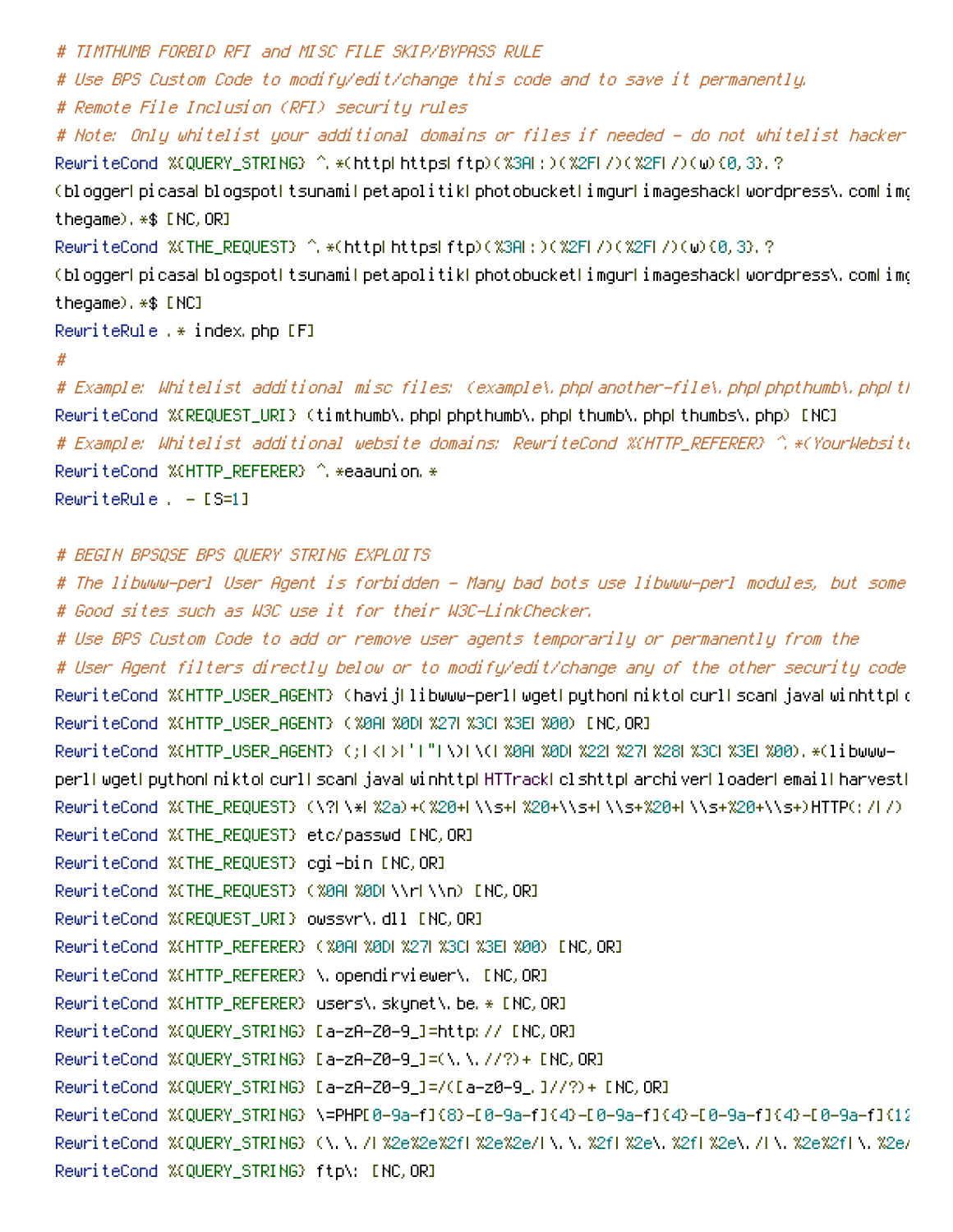RewriteCond %{QUERY\_STRING} http\: [NC,OR] RewriteCond %{QUERY\_STRING} https\: [NC,OR] RewriteCond %{QUERY\_STRING} \=\|w\| [NC,OR] RewriteCond %{QUERY\_STRING} ^(, \*)/self/(, \*)\$ [NC,OR] RewriteCond %{QUERY\_STRING} ^(.\*)cPath=http://(.\*)\$ [NC,OR] RewriteCond %(QUERY\_STRING) (\<| %3C). \*script. \*(\>| %3E) [NC,OR] RewriteCond %{QUERY\_STRING} (<|%3C)([^s]\*s)+cript.\*(>|%3E) [NC,OR] RewriteCond %{QUERY\_STRING} (\<|%3C).\*embed.\*(\>|%3E) [NC,OR] RewriteCond %{QUERY\_STRING} (<|%3C)([^e]\*e)+mbed.\*(>|%3E) [NC,OR] RewriteCond %(QUERY\_STRING) (\<| %3C). \*object. \*(\>| %3E) [NC, OR] RewriteCond %{QUERY\_STRING} (<| %3C)([^o]\*o)+bject.\*(>| %3E) [NC,OR] RewriteCond %(QUERY\_STRING) (\<| %3C).\*iframe.\*(\>| %3E) [NC,OR] RewriteCond %(QUERY\_STRING) (<|%3C)([^i]\*i)+frame.\*(>|%3E) [NC,OR] RewriteCond %{QUERY\_STRING} base64\_encode.\*\(.\*\) [NC,OR] RewriteCond %{QUERY\_STRING} base64\_(en|de)code[^(]\*\([^)]\*\) [NC,OR] RewriteCond %{QUERY\_STRING} GLOBALS(=|\[|\%[0-9A-Z]{0,2}) [OR] RewriteCond %{QUERY\_STRING} \_REQUEST(=|\[|\%[0-9A-Z]{0,2}) [OR] RewriteCond %{QUERY\_STRING} ^.\*(\(|\)|<|>|%3c|%3e).\* [NC,OR] RewriteCond %{QUERY\_STRING} ^.\*(\x00|\x04|\x08|\x0d|\x1b|\x20|\x3c|\x3c|\x7f).\* [NC,OR] RewriteCond %{QUERY\_STRING} (NULL|OUTFILE|LOAD\_FILE) [OR] RewriteCond %{QUERY\_STRING} (\.{1,}/)+(motd|etc|bin) [NC,OR] RewriteCond %(QUERY\_STRING) (localhost|loopback|127\.0\.0\.1) [NC,OR] RewriteCond %{QUERY\_STRING} (<| >|'| %0A| %0D| %27| %3C| %3E| %00) [NC,OR] RewriteCond %{QUERY\_STRING} concat[^\(]\*\( [NC,OR] RewriteCond %{QUERY\_STRING} union([^s]\*s)+elect [NC,OR] RewriteCond %{QUERY\_STRING} union([^a]\*a)+ll([^s]\*s)+elect [NC,OR] RewriteCond %{QUERY\_STRING} \-[sdcr].\*(allow\_url\_include|allow\_url\_fopen|safe\_mode|disable\_f RewriteCond %{QUERY\_STRING} (;|<|>|'|"|\)| %0A| %0D| %22| %27| %3C| %3E| %00). \* (/\\*|union|select|insert|drop|delete|update|cast|create|char|convert|alter|declare|order|script RewriteCond %{QUERY\_STRING} (sp\_executesql) [NC] RewriteRule  $^{\wedge}$ (,  $\ast$ )  $\ast$  - [F] # END BPSQSE BPS QUERY STRING EXPLOITS RewriteCond %{REQUEST\_FILENAME} !-f RewriteCond %{REQUEST\_FILENAME} !-d RewriteRule . /index.php [L] # WP REWRITE LOOP END

# DENY BROWSER ACCESS TO THESE FILES # Use BPS Custom Code to modify/edit/change this code and to save it permanently. # wp-config.php, bb-config.php, php.ini, php5.ini, readme.html # Replace 88.77.66.55 with your current IP address and remove the